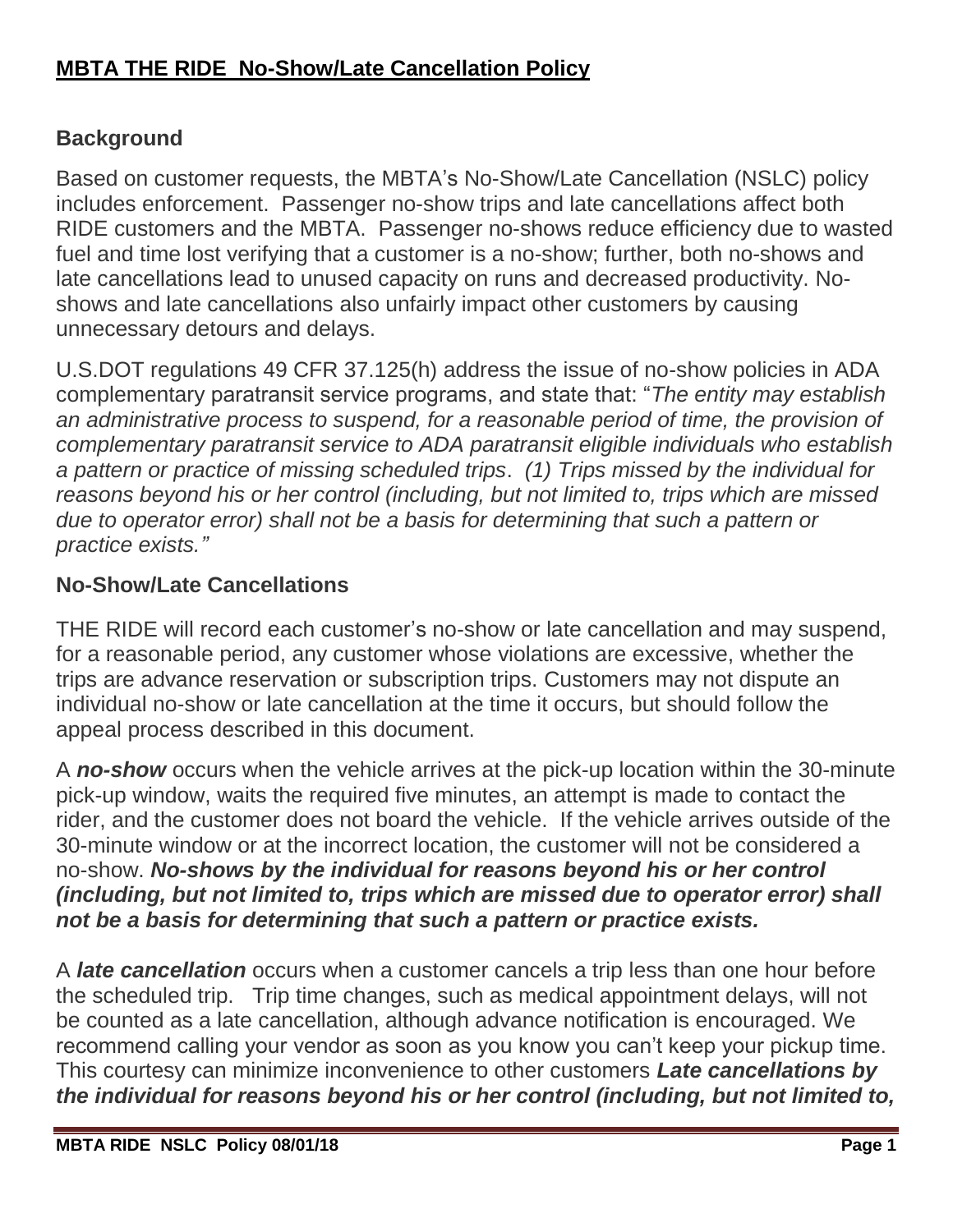*trips which are missed due to operator error) shall not be a basis for determining that such a pattern or practice exists."*

#### **Excessive No-Show/Late Cancellations**

No-show/Late cancellations are considered excessive when a customer reserves 7 or more trips within any month and no-shows and/or late cancels 20 percent or more of those scheduled trips. At no time can a customer's no-show/late cancellations exceed 7 within one month without causing a violation. This will be considered a *pattern or practice* of missed trips and the customer will be sent written notification that he/she has violated the No-Show/Late Cancellation Policy and is subject to suspension.

#### **Suspensions**

Customers incurring excessive no show or late cancellations may be warned and then suspended for a reasonable period. Repeated violations of this policy will result in longer suspension periods each time. The following suspension periods shall apply to violations of this policy that occur within the same rolling 12-month period.

| 1 <sup>st</sup> Violation    | <b>Written Warning</b> |  |
|------------------------------|------------------------|--|
| 2 <sup>nd</sup> Violation    | <b>1 Week Period</b>   |  |
| 3 <sup>rd</sup> Violation    | 2 Week Period          |  |
| 4th or Subsequent Violations | <b>4 Week Period</b>   |  |

**NOTE: All future trips, including Subscription Service, will be cancelled after the second violation for any customer who is suspended under this policy.**

#### **Notification of Warning or Suspension:**

Customers violating this policy will receive a notice of warning or suspension identifying each trip that was no-showed or cancelled late. The notice will also advise the customers of the dates when the suspension begins and ends, as well as the date that the customers can start to use paratransit service again if suspended.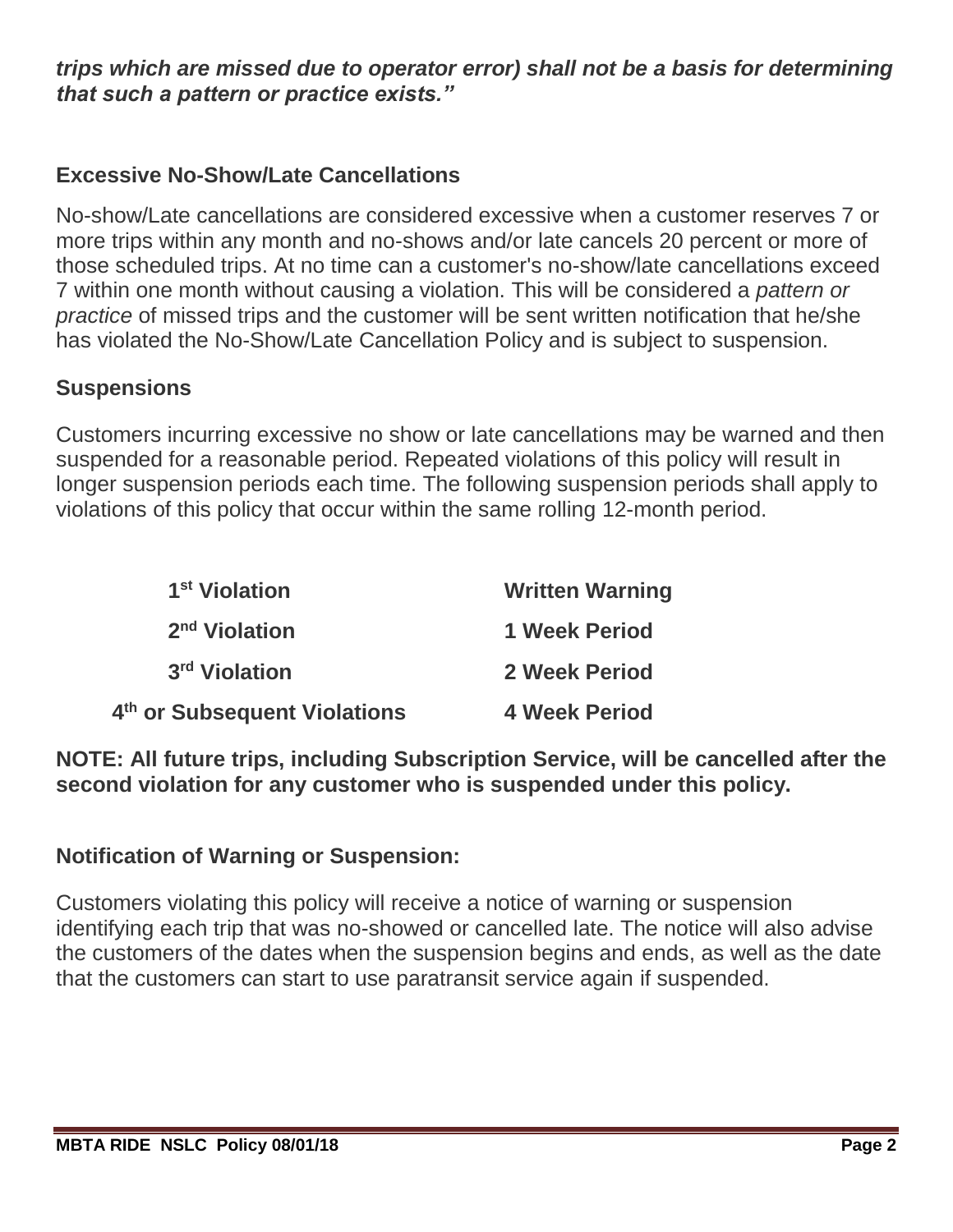#### **Written Appeals**

- Customers must submit the completed *Notice of Intention to Appeal* form. Incomplete submissions will NOT be processed.
- Customers must submit a letter listing the dates of the violations and documenting why they believe that the violations should be excused and any supporting documentation.
- These documents must be postmarked within 30 calendar days of the date on which the notice was issued.

#### **In-person Appeals**

- Customers must submit the completed *Notice of Intention to Appeal* form postmarked within 30 calendar days of the date on which the notice was issued.
- Customers should circle the dates of the violations from the enclosed report that they intend to appeal in person. Customers will be contacted to schedule an appeal hearing. Customers must be available to attend the hearing at a mutually agreed-upon date and time.

No suspension will take effect if customers have filed an appeal in accordance with the instructions and deadlines noted in this policy and the Paratransit Appeals Board has not determined the outcome of the appeal.

#### **Appeal Decision**

THE RIDE will advise customers in writing of its decision concerning their appeal. If the decision upholds the suspension, the notice of decision will provide customers with the beginning and ending dates of the suspension period. The decision of the Paratransit Appeals Board is final.

**We anticipate making changes to this document and improvements to this policy as it becomes necessary for the purpose of providing the best paratransit service possible.**

**The next page is intentionally left blank-Appeal information follows on Pages 5/6**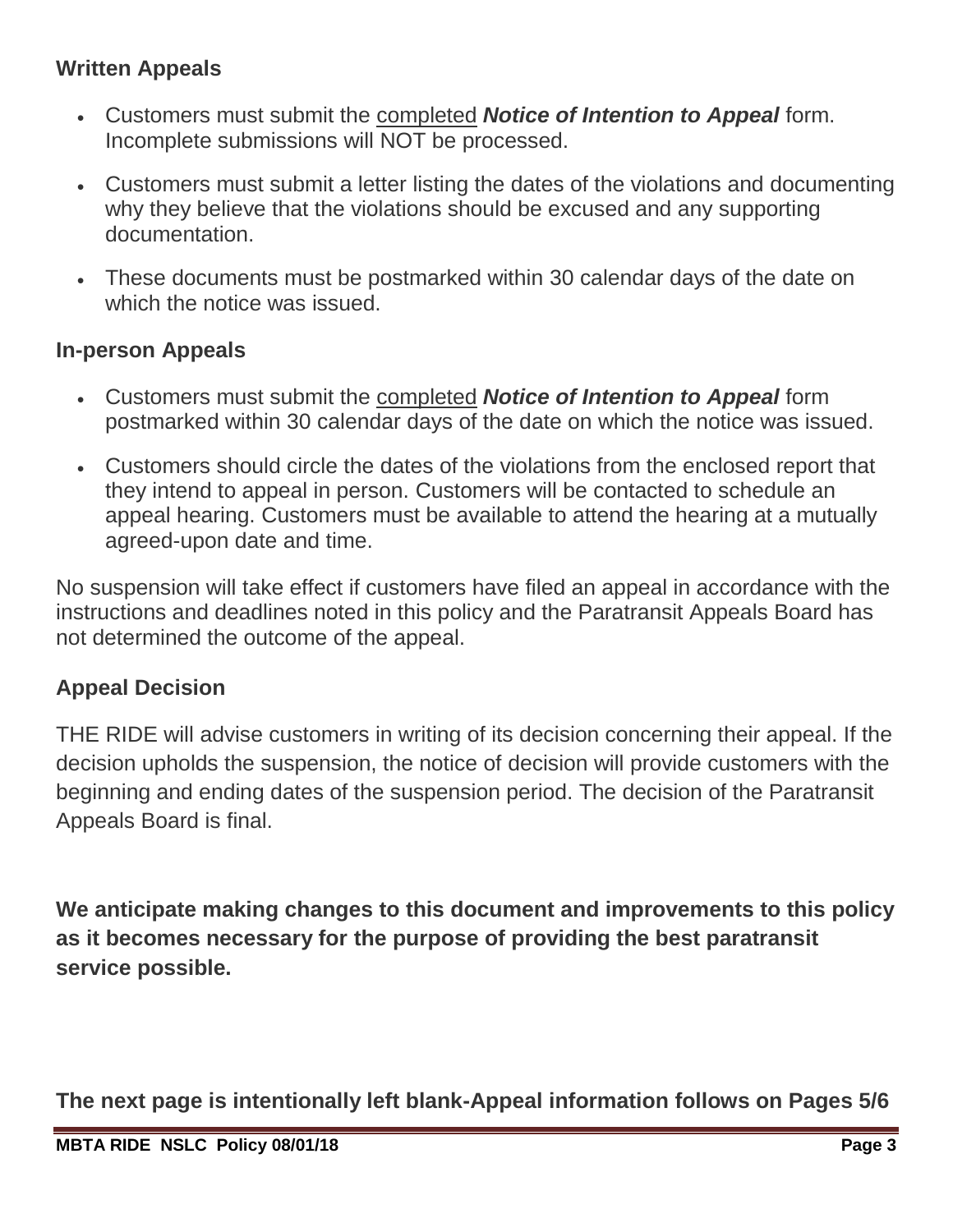**This page has been intentionally left blank.**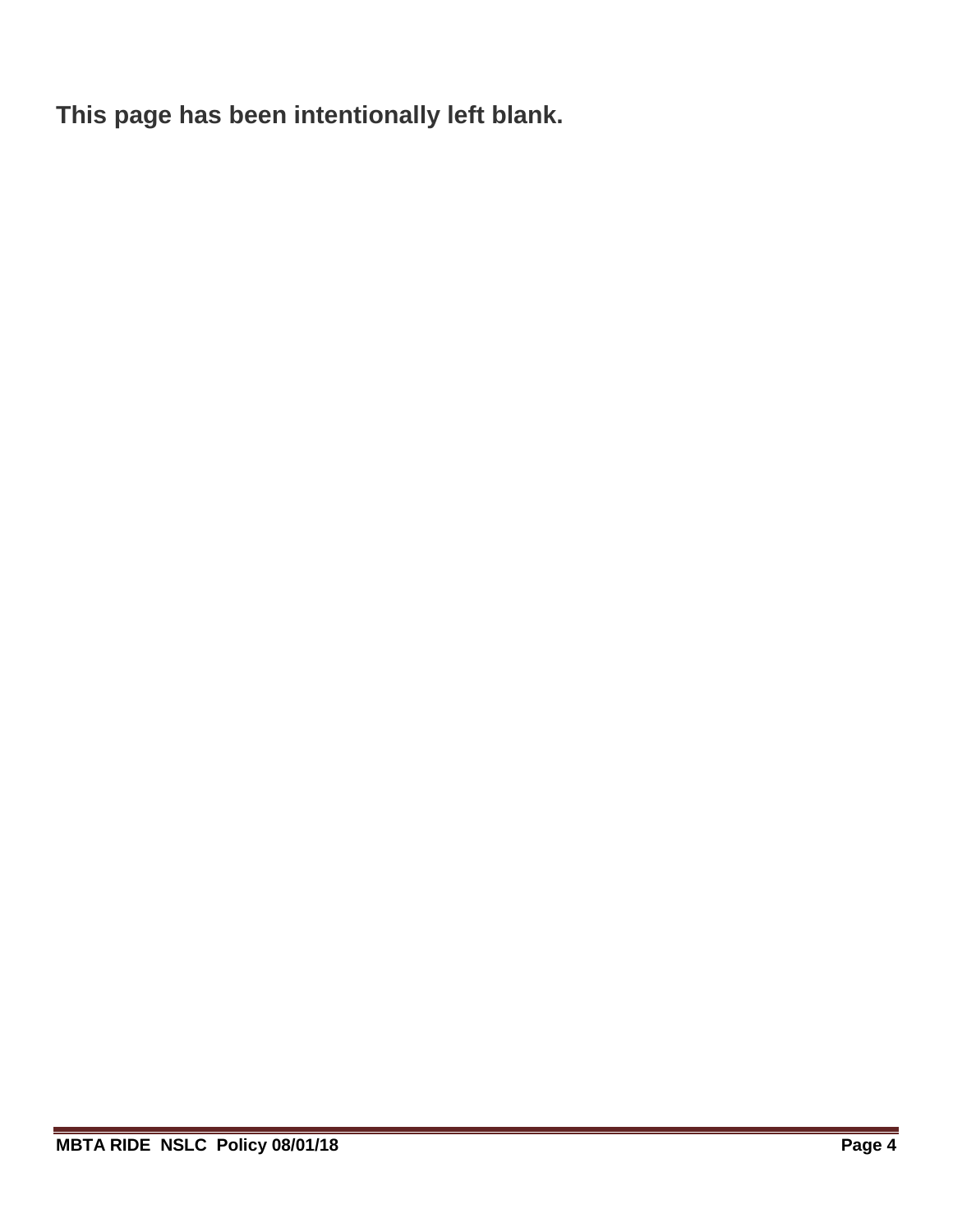# **NOTICE OF INTENT TO APPEAL**

Please complete this form if you wish to appeal your suspension from the MBTA's RIDE program. **The appeal must be postmarked within 30 calendar days of the date the warning notice or suspension notice was issued.** Information on the appeal process is listed on the reverse side titled **'APPEALS PROCESS'.**

#### **PRINT CLEARLY**

| Name:                |  | <b>RIDE ID#</b> |               |        |
|----------------------|--|-----------------|---------------|--------|
| <b>Home Address:</b> |  |                 |               |        |
| Date of Birth:       |  |                 | <b>Phone:</b> | Email: |

#### **You must CHECK ONE of the following:**

- o I choose to **appeal in person.** If you choose to appeal in person, you will be contacted by MBTA RIDE staff to schedule an appeal hearing. You must be available to attend a hearing at a mutually agreed-upon date. **Please bring all supporting documentation to your appeal. Be specific with the dates you are appealing.**
- o I choose to **appeal in writing.** If you choose to appeal in writing, please submit either the '**STATEMENT of APPEAL'** form on the reverse side **or a letter** specifically stating why you believe that the violations were charged against you in error. Be specific with the dates you are appealing. **Please include all supporting documentation with your appeal.**

**Sign below to indicate that the information you have given is correct to the best of your knowledge. If you are unable to sign, you may have someone sign for you and indicate their relationship to you. Unsigned/dated forms will be returned.**

#### **Signature/Date**:

You may bring a representative with you. Please indicate any accommodations (i.e. interpreter) required to participate in the hearing.

**Incomplete forms will not be processed. Please return completed form(s) to:**

# **MBTA RIDE NSLC Appeals Board Ten Park Plaza-5750, Boston, MA 02116**